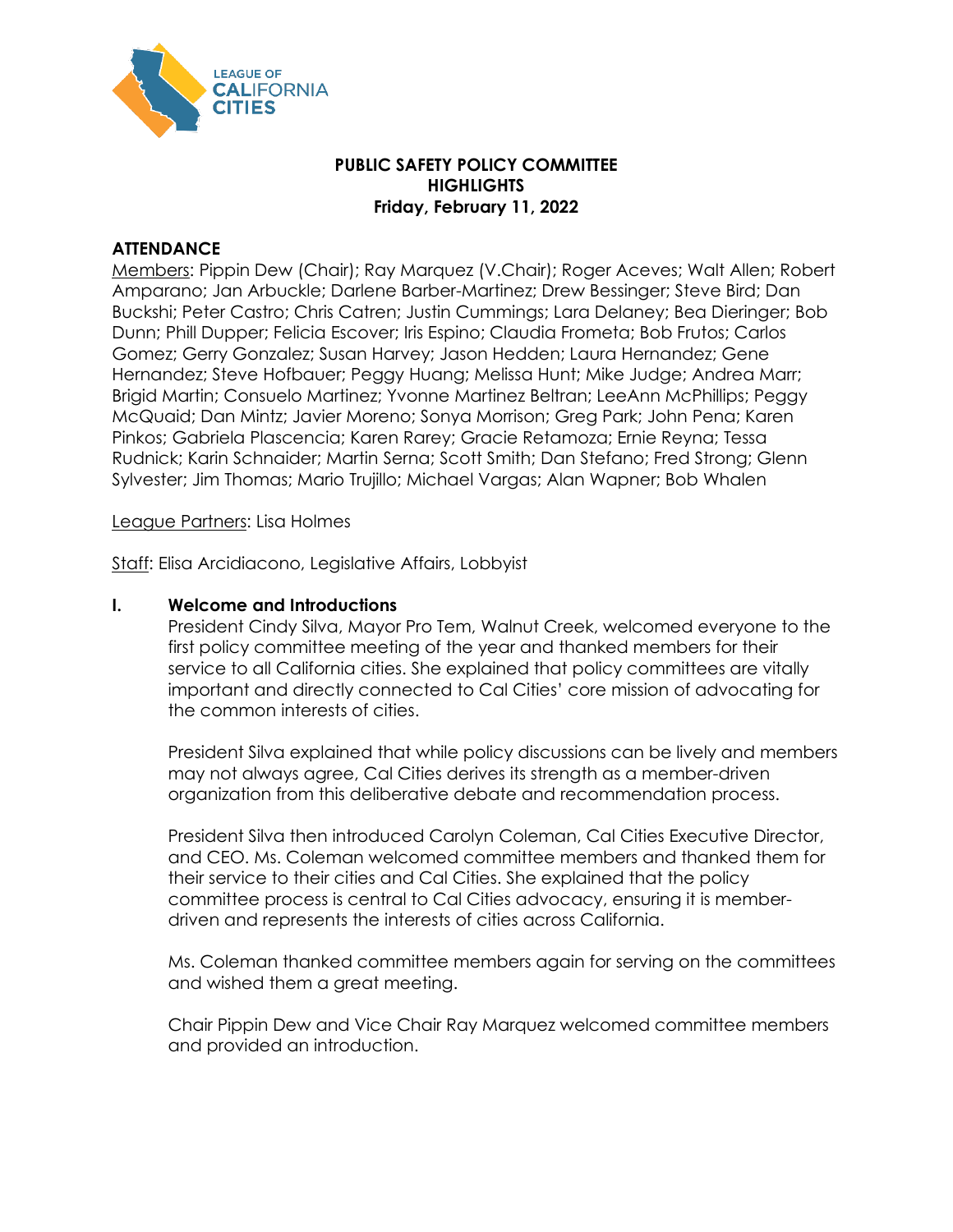### **II. Public Comment**

Chair Pippin Dew asked if there was any public comment. There was no public comment.

#### **III. General Briefing**

In accordance with the customary practice of convening all policy committee members for a general briefing prior to the start of policy committee meetings, the Cal Cities advocacy team compiled a General Briefing Document, which includes the latest on legislative and budgetary matters affecting cities.

## **IV. Existing Policy and Guiding Principles**

Cal Cities staff explained the importance of the guiding principles. This document contains Cal Cities policies that reflect positions taken by the policy committee and the Cal Cities Board of Directors and is used as a reference tool for Cal Cities staff when reviewing legislation. Members were directed to their agenda packet to review proposed changes to the document.

Ultimately, a motion was made to approve the Existing Policy and Guiding Principles document, which passed.

## **V. Cal Cities 2022 Action Agenda**

The committee was updated on the Cal Cities 2022 Action Agenda. Cal Cities staff discussed the virtual League Leaders workshop and explained the process by which these priorities are established. The Cal Cities 2022 Action Agenda is as follows:

- **1. Secure funding to increase the supply and affordability of housing and reform state housing laws to retain local authority.** Secure adequate and sustainable funding for cities to increase construction of housing at all income levels, particularly affordable housing and workforce housing. Reform state housing laws to ensure cities retain local decision-making to meet the needs of their communities.
- **2. Attain investments to strengthen and sustain critical infrastructure.**  Advocate for policies that strengthen the conditions of local streets, highways, bridges, public transit, and broadband to improve workforce and economic development. Secure support for the modernization and expansion of the statewide water grid, including infrastructure, storage, and conveyance. Work with stakeholders to provide cities with access to the tools needed to ensure projects are delivered efficiently and costeffectively to meet current and future needs.
- **3. Secure increased funding and resources to prevent homelessness and assist individuals experiencing homelessness.** Secure additional ongoing, flexible resources to provide navigation assistance, emergency shelters, and permanent supportive housing. Enhance city and county coordination and strengthen partnerships with stakeholders to ensure adequate wraparound services are available for adults and youth at risk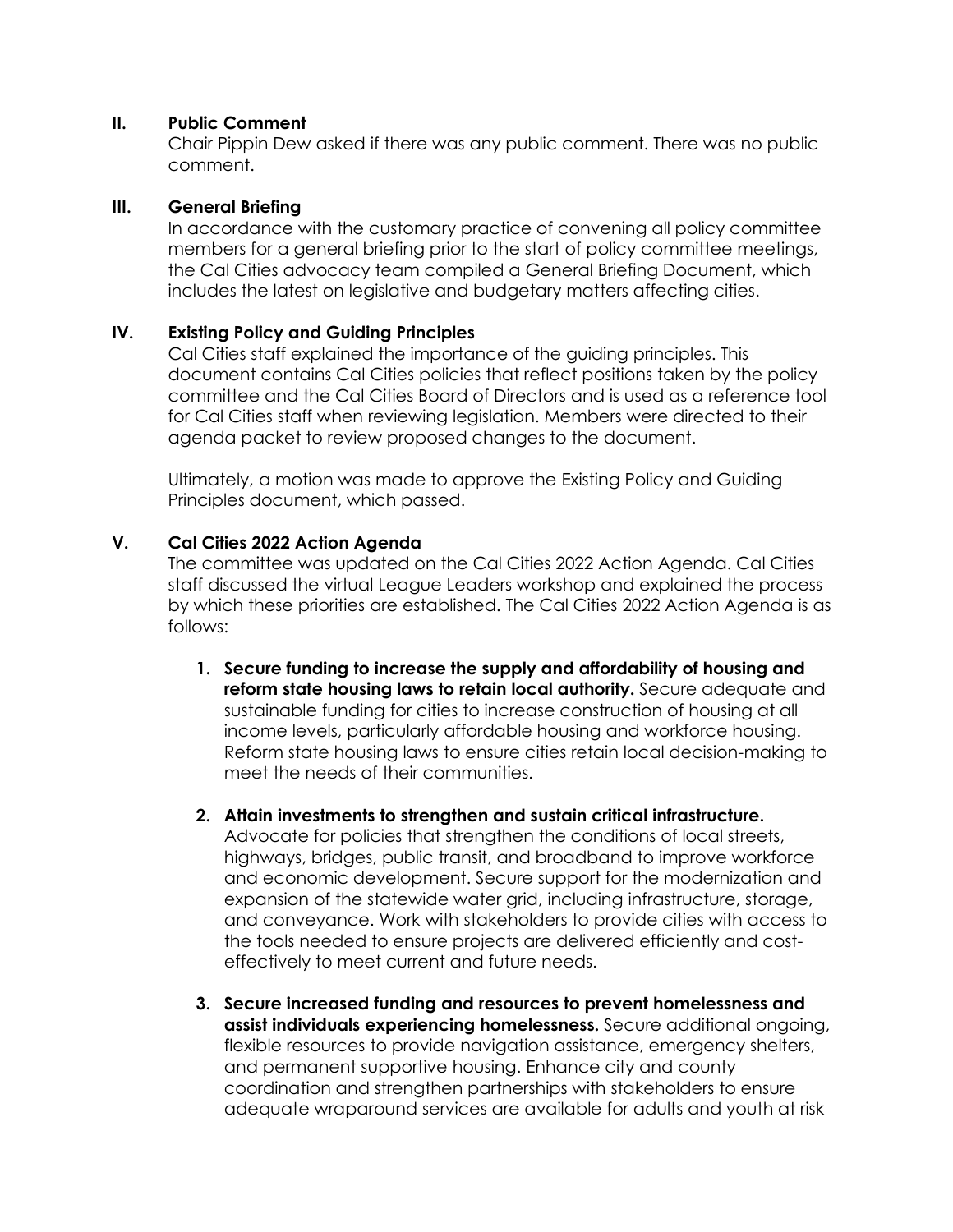of, or already experiencing, homelessness in our communities, and effectively address mental health and substance use disorders.

**4. Strengthen disaster preparedness, resiliency, and recovery from climate change impacts through improved collaboration and resources.** Secure additional resources and support to mitigate the effects of climate change, including catastrophic wildfires, drought, and sea level rise. Promote collaboration with other city, state, and federal governments, to strengthen disaster preparedness, resiliency, and recovery.

# **VI. Adoption of 2022 Work Program**

Ultimately, a motion was made and passed to adopt the following work program for 2022:

- Support legislative solutions to address the statewide increases in property crimes and crimes against persons.
- Support policies promoting officer safety and accountability as well as recruitment and retention efforts for staffing local agencies.
- Support policies that increase communication and community trust and promote appropriate policing alternatives and resources to build and support community-based systems of care.
- Support policies that deter criminal activity and end cycles of recidivism.
- Support additional tools and resources to address critical community challenges such as homelessness, mental health, substance abuse, cyber security issues, and bridging reentry for previously incarcerated individuals.
- Support legislative solutions and advocacy to support fire, rescue, emergency medical services, and emergency management.

# **VII. Legislative Agenda**

Elisa Arcidiacono presented the committee with AB 1597 (Waldron), which would prescribe county jail time upon the fourth conviction of a theft offense.

Members discussed the implications of enforcement given the limited capacity within the county jails as well as the impacts on recidivism without appropriate resources to improve the quality of life for community members. Members then discussed the viability of the measure and the intent of sending a message to Sacramento regarding the need to address repeat offenders.

A motion was brought forward to support the measure and then a substitute motion to watch. Chair Dew called for a vote on the substitute motion first. The committee approved the substitute motion to maintain a watch position 29-23.

Ms. Arcidiacono then presented the committee with AB 1599 (Kiley), which would repeal all provision of Proposition 47, except for those relating to cannabis.

Following some conversation, a motion was brought forward to maintain a watch position and then a substitute motion to support. Chair Dew called for a vote on the substitute motion first. The committee approved the substitute motion to support this measure 36-14.